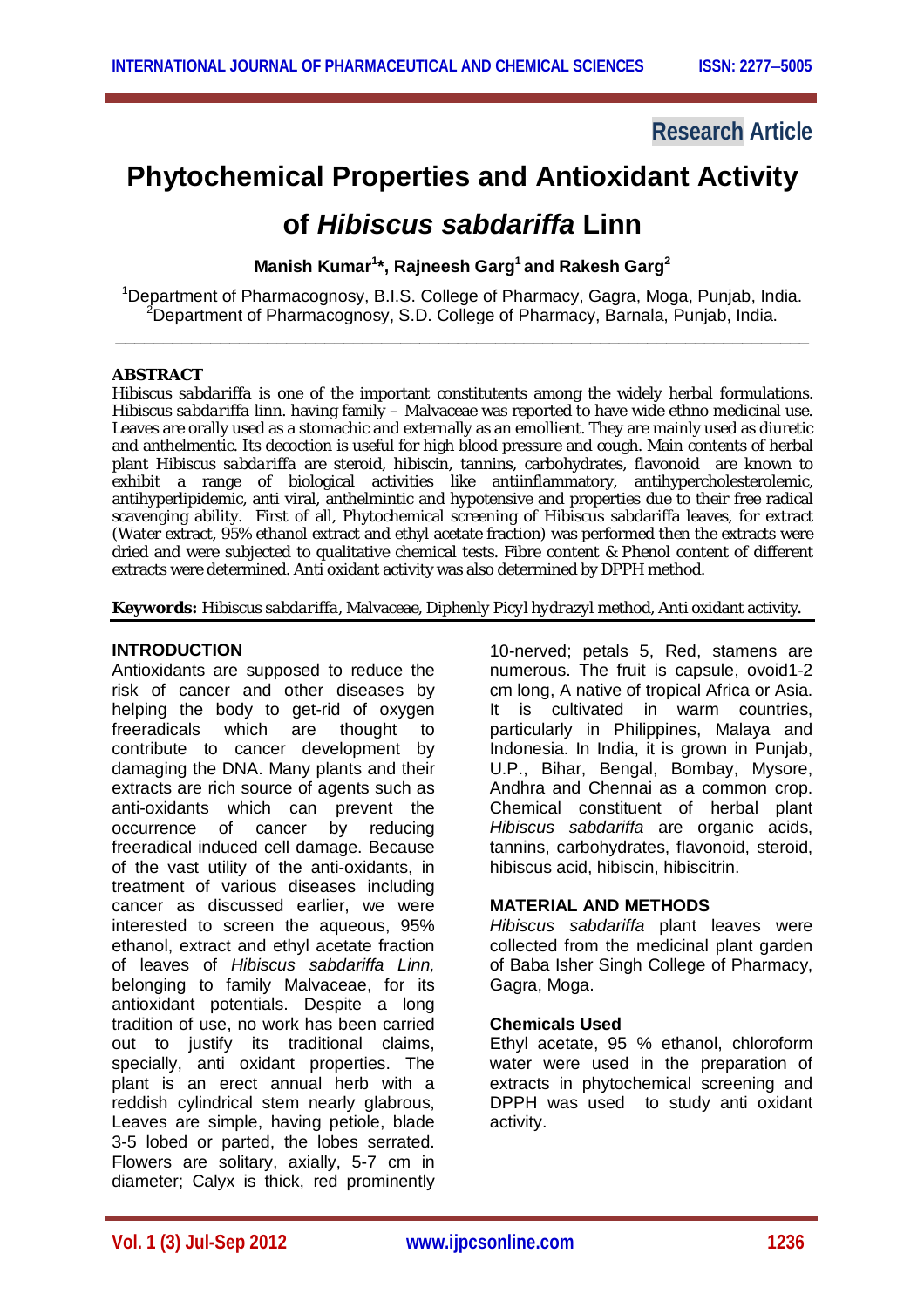## **Extractive values**

These help in evaluating the constituents of crude drug, which cannot be determined by any other means. The

amount of an extract that a drug yields in a particular solvent is often an approximate measure of the amount of certain constituents that the drug contains.

| Table 1: Extractive value of Hibiscus sabdariffa leaves |  |  |
|---------------------------------------------------------|--|--|
|---------------------------------------------------------|--|--|

| s. No. | <b>Plant material</b> | Extractive values (%w/v) |               |
|--------|-----------------------|--------------------------|---------------|
|        |                       | Alcohol soluble          | Water soluble |
|        | Hisbiscus sabdariffa  | 13.05                    | 15.92         |

## **Ash values**

This parameter can be used for the determination of inorganic materials, such as carbonates, silicates, oxalates and

phosphates. Heating causes the loss of organic material in the form of  $CO<sub>2</sub>$  leaving behind the inorganic components.

| Table 2: Ash value of Hibiscus sabdariffa leaves |
|--------------------------------------------------|
|--------------------------------------------------|

| S. No. | <b>Types of Ash</b> | Ash Value in %w/w |
|--------|---------------------|-------------------|
|        | Total ash           | 7.50              |
| 2.     | Acid insoluble ash  | 1.06              |
|        | Water soluble ash   | 2.12              |
|        | Sulphated ash       | 8.25              |

## **Estimation of crude fibre**

Crude fibre consists largely of cellulose and lignin (97%) plus some mineral matter. It represents only 60% to 80% of the cellulose and 4% to 6% of the lignin. The crude fibre content is commonly used

as a measure of the nutritive value of poultry and livestock feeds and also in the analysis of various foods and food products to detect adulteration quality and quantity.

# **Calculation**

% Crude fibre in ground sample

Loss in weight on ignition  $(W_2-W_1) - (W_3-W_1)$ 

Weight of the sample

= x 100

The fibre content of leaves of *Hibiscus sabdariffa* was tabulated in table 3.

| Table 3: Fibre content of leaves of <i>Hibiscus sabdariffa</i> |  |  |  |  |
|----------------------------------------------------------------|--|--|--|--|
|----------------------------------------------------------------|--|--|--|--|

| IS.No. | <b>Plant</b>                  | fibre content %w/w |
|--------|-------------------------------|--------------------|
|        | Leaves of Hibiscus sabdariffa | 9.96               |

## **PHYTOCHEMICAL SCREENING**

Leaves of *Hibiscus sabdariffa* were powdered and Soxhlet extracted with petroleum ether, chloroform, methanol and water. It was filtered, concentrated, and dried on water bath at 50-60 C. Exhaustive extraction with each of the solvents was ensured. The three dried

extracts were preserved in vacuum desiccators. All the extracts were dissolved in respective solvents and were screened for different classes of phytoconstituents.

- 1. Aqueous extract
- 2. 95% ethanol extract
- 3. Ethyl acetate fraction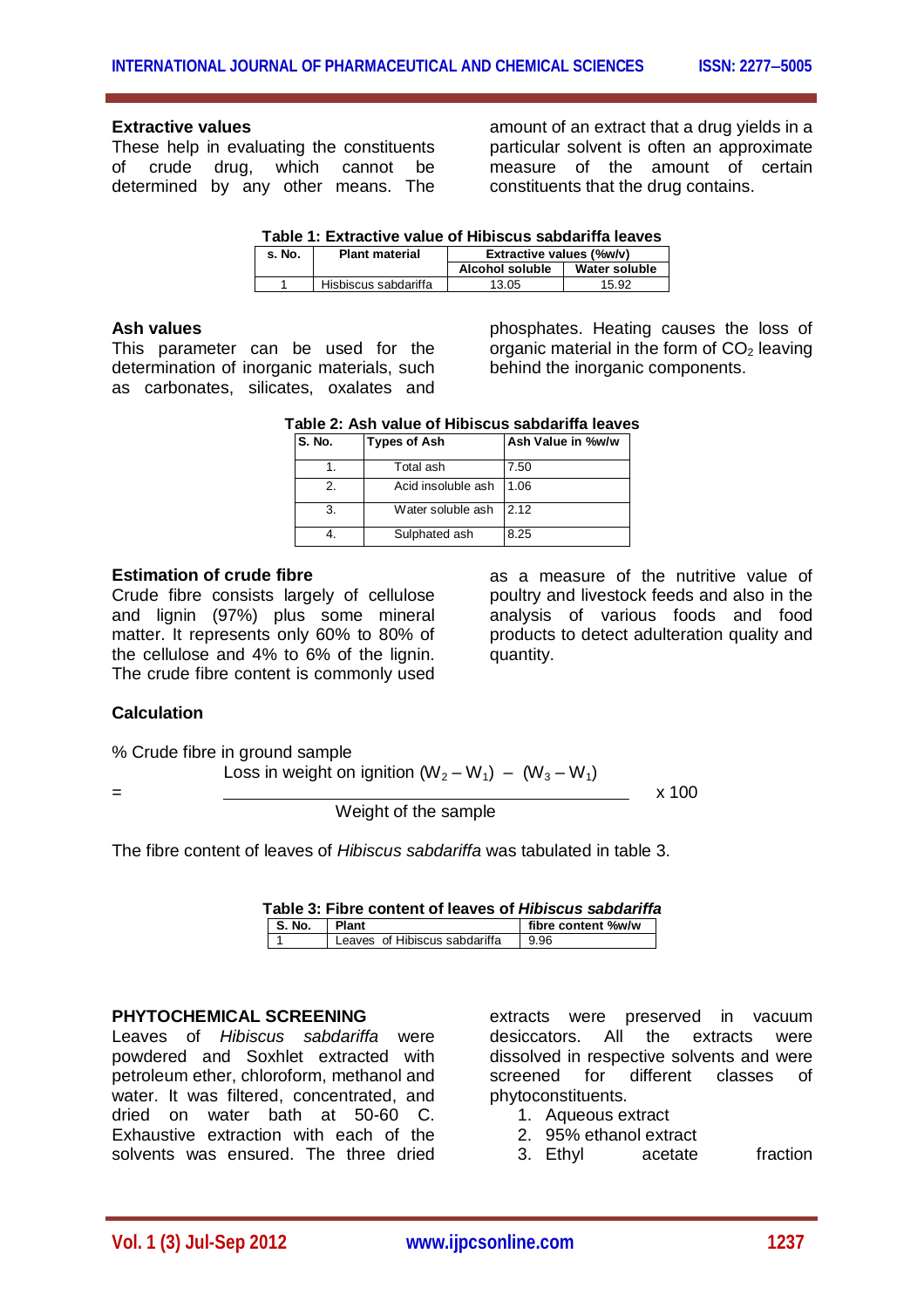| Table 4: The colour, consistency and yield of the extracts and fraction |  |  |
|-------------------------------------------------------------------------|--|--|

| <b>Name</b>            | Colour      | <b>Consistency</b>   | Yield (%w/w) |  |
|------------------------|-------------|----------------------|--------------|--|
| Aqueous extract        | Dark brown  | Powder               | 16.5         |  |
| 95% ethanol extract    | Dark green  | <b>Sticky Powder</b> | 14.1         |  |
| Ethyl acetate fraction | Light green | Powder               | 4.03         |  |

#### **Table 5: Phytochemical screening of herbal plant** *Hibiscus sabdariffa* **leaves extracts**

| <b>S. No.</b> | <b>Tests</b>                 | <b>Aqueous extract</b> | 95% Ethanol extract | Ethyl acetate fraction |
|---------------|------------------------------|------------------------|---------------------|------------------------|
|               | Alkaloids                    |                        |                     |                        |
|               | Carbohydrates                |                        |                     |                        |
|               | Proteins                     |                        |                     |                        |
|               | Amino Acid                   |                        |                     |                        |
|               | Glycoside                    |                        |                     |                        |
|               | <b>Steroids and Sterols</b>  |                        |                     |                        |
|               | Anthraguinones               |                        |                     |                        |
|               | Flavonoids                   |                        |                     |                        |
| р             | Tannins and Phenol compounds |                        |                     |                        |
| 10            | Triterpenoids                |                        |                     |                        |
| 11            | Saponin Test                 |                        |                     |                        |
| 12            | Fixed oils                   |                        |                     |                        |

(+) Present, (- ) Absent

# **Fluorescence analysis of powder**

The fluorescence character of powdered leaves of *Hibiscus sabdariffa* was studied both in day light and UV light.

| S. No. | Drug                 | <b>UV Light</b> | <b>Visible Light</b> |
|--------|----------------------|-----------------|----------------------|
|        | 1N NaoH              | Yellow          | Yellow               |
|        | Ammonia              | Greenish yellow | Green                |
|        | 1N HCI               | Light brown     | Green                |
|        | 50% HNO <sub>3</sub> | Reddish brown   | Green                |
| 5      | Only powder          | Green           | Green                |

## **Phenol estimation**

The phenol content in the different extracts of leaves of *Hibiscus sabdariffa* was estimated by colorimetric method.

# **Table 7: Phenol content of aqueous and 95% ethanol extract and ethyl acetate fraction**

| S. No. | <b>Extracts and fraction</b> | <b>Phenol content</b><br>(% w/w) |
|--------|------------------------------|----------------------------------|
|        | Aqueous extract              | 6.8                              |
|        | 95% ethanol extract          | 17.83                            |
|        | Ethyl acetate fraction       | 43.11                            |

## **ANTIOXIDANT STUDIES**

**Diphenyl Picryl hydrazyl (DPPH) Method**

# **Chemical and reagents used**

 *Diphenly Picryl hydrazyl solution*   $(DPPH, 100\mu M)^9$ . 22mg of DPPH (2,2,Diphenyl-l-Picryi hydrazyl) was accurately weighed and dissolved in 100ml of methanol. From this stock solution, 10ml was taken and diluted to 100ml using methanol to obtain l00µM DPPH solution.

- *Dimethyl sulphoxide* (DMSO), distilled.
- *Methanol,* distilled.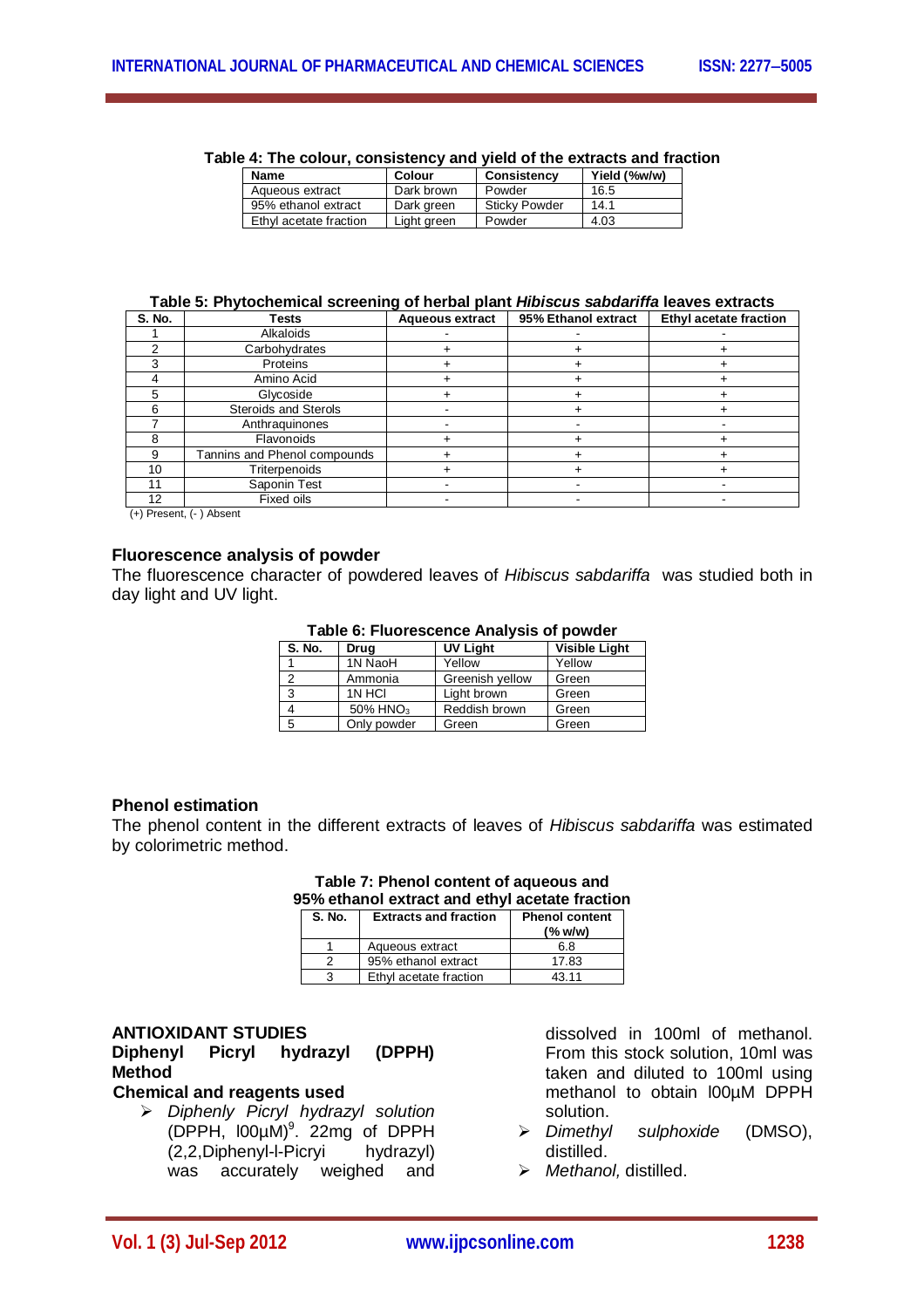## **Preparation of test solutions**

21 mg of each of the aqueous extract, 95% ethanol extract and ethyl acetate fraction was dissolved in distilled Dimethyl sulfoxide (DMSO) to obtain a solution of 21 mg/ml concentration. Each of these solutions was serially diluted separately to obtain concentration of 1,000µg/ml to 0.015625µg/ml.

# **Preparation of standard solution**

10mg of each of Ascorbic acid and Rutin were weighed separately and dissolved in 0.95ml of DMSO to get 10.5mg/ml concentrations. This solution was serially diluted with Dimethyl sulfoxide to get lower concentrations.

## **Method**

The antioxidant activities of aqueous extract, 95% ethanol extract and ethyl acetate fraction was assessed on the basis of the radical scavenging effect of the stable DPPH free radical

The assay was carried out in a 96 well microtitre plate. To 200µl of DPPH solution, 10µl of each of the test sample or the standard solution was added separately in wells of the microtitre plate. The final concentration of the test and standard solutions used are 1000µg/ml, 500µg/ml, 250µg/ml, 125µg/ml, 62.5µg/ml, 31.25µg/ml and 15.625µg/ml. The plates were incubated at 37°C for 30 minutes and the absorbance of each solution was measured at 490nm, using ELISA reader against the corresponding test and standard blanks and the remaining DPPH was calculated.  $IC_{50}$  is the concentration of the sample required to scavange 50% of DPPH free radicals.  $IC_{50}$  values for each extract were calculated.

| Table 6. Alluxiualit activity by DFFH Illettiou |                        |                               |
|-------------------------------------------------|------------------------|-------------------------------|
| S. No.                                          | <b>Test compound</b>   | $IC_{50}$ value ( $\mu$ g/ml) |
|                                                 | Aqueous extract        | $94.16 \pm 1.52$              |
|                                                 | 95% ethanol extract    | $46.13 \pm 3.37$              |
| 3                                               | Ethyl acetate fraction | $53.87 \pm 2.56$              |
|                                                 | Ascorbic acid          | $54.17 \pm 1.27$              |

**Table 8: Antioxidant activity by DPPH method**

# **RESULTS AND DISCUSSION**

The Pharmacognostical studies of leaves of *Hibiscus sabdariffa* will be helpful in future for identification and authentication of the plant. It is clear that plant may have good phytoconstituents like flavonoids, steroids, carbohydrates which on auxiliary studies may give better results for the cure of different types of diseases. As previously mentioned plant showed good antioxidant activity as all the three extracts exhibited good DPPH radial scavenging activity with  $IC_{50}$  values ranging from 46.13  $\pm$  0.37 to 94.16  $\pm$  0.56 µg/ml. The plant may be used clinically better to explore other activities like antihyperlipidmic, antihypercholester olemic & antiviral activities for human society in future.

# **REFERENCES**

1. Boum L. Kamdem, Mbganga P, Atangana N and Sabry Y. Contribution to the pharmacologic study of two plants used in traditional medicine against worms. Rev Sci Technol (Health Sci Ser); 1985;2(3/4):83.

- 2. Gamez EZ, Luyengi L, Lee SK, Zhu LF, Zhou BN, Frong HH, Pezzuto JM and Kindhoru AD. Journal of Natural products. 1998;61:706.
- 3. May G and Willuhn G. Antiviral activity of aqueous extracts from medicinal plants in tissue cultures. Arzeim – Forsch. 1978;28(1):1.
- 4. Shylesh Babu HH and Padikkala BS. Antioxidant and hepatoprotective effects of *Acanthus ilicifolives*. Fitotherapia. 2001;72:272.
- 5. Ashok Tawri K. Imbalance in antioxidant defence and human disease: multiple approach of